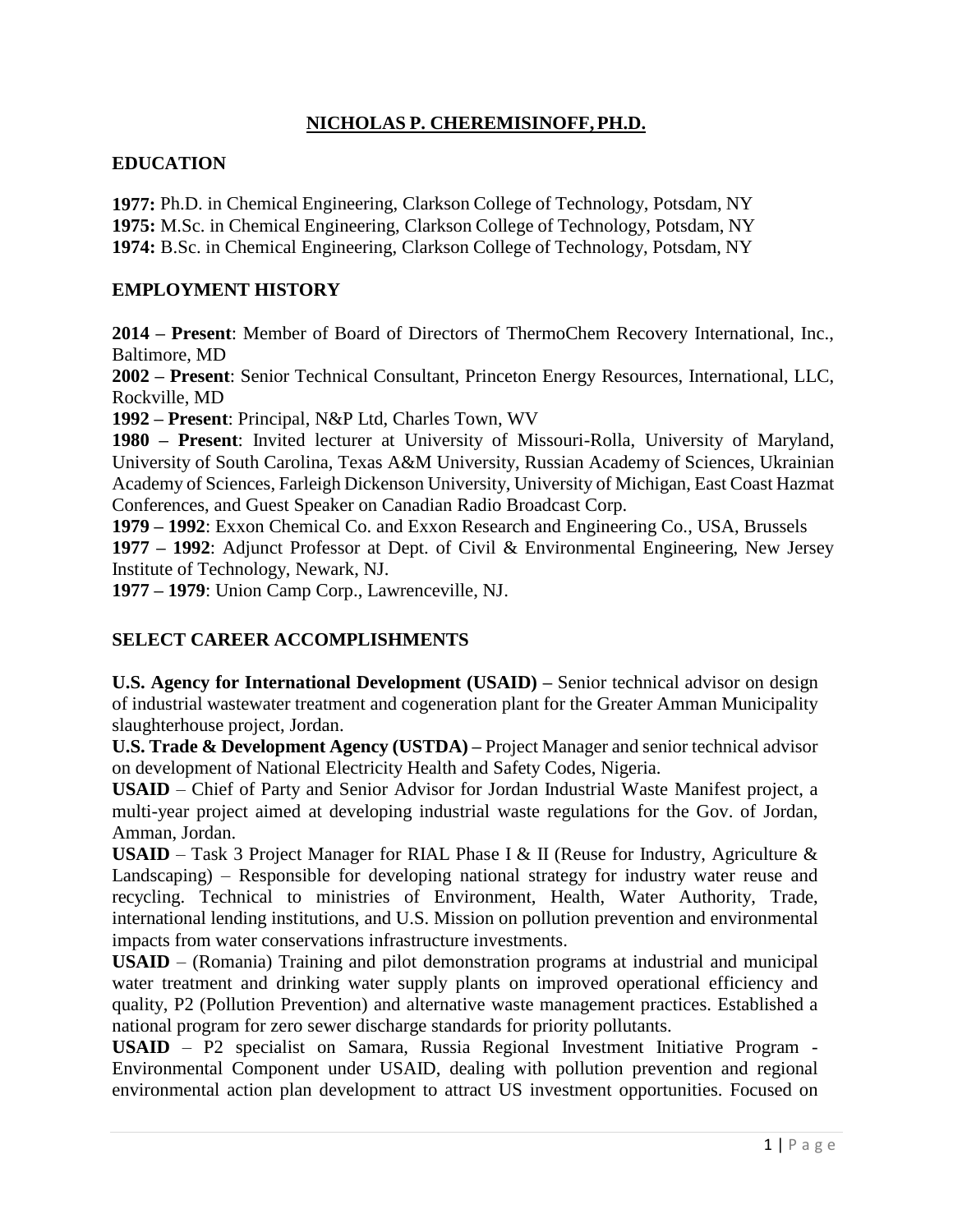water quality and management improvements at various industrial facilities including slaughtering and meat rendering plants, machine building operations, refineries.

**USAID** – (Bulgaria) Training and consulting on P2 and EMS (Environmental Management Systems) to industry with a focus given to water and power generation. Facilities included tanneries, slaughtering and meat rendering plants, machine building operations, refineries, wood making.

**USAID** – (Macedonia) Training and consulting on EMS/P2, conducted P2 audits; Assisted in defining/structuring Environmental Funds program. Developed engineering basis for recycling options at pharmaceutical and cosmetics plants, textile manufacturing plants, beverage and food production facilities, meat rendering and slaughtering facilities, and tanneries.

**USAID/USEPA** – (Ukraine) Under K&M Engineering and CH2MHILL served as in- Country Industrial Waste Management Project Manager, Ukraine. Responsibilities included Resident Project Manager on Institutional Strengthening of Environmental Enforcement; establishment of a Regional Environmental Center; trained Ukrainian enterprises on Pollution Prevention (P2) and Waste Minimization; developed national legislation on industrial hazardous wastes, developed pesticide registration program; implemented fate and transport models for environmental impact assessments at coke- chemical, wood preserving, iron and steel, machine building, munitions manufacturing sites, farm and slaughtering operations; developed regional infrastructure among environmental enforcement agency and industry.

**USAID** – (Balkans) Under DAI developed case studies and designed P2 Forum and Web site for P2 programs to assist industry.

**USDOE/USDOD (U.S. Depts. of Energy and Defense)** – Numerous assignments. Highlights include: (1) Prepared Congressional Report for Subcommittee on Energy Budgets for Worldwide Projected Market Growth of Advanced Turbines for the Utility Industry and Impediments to Market Growth; (2) Technology Survey and R&D Projection Needs for Smallscale Coal Gasification Technologies; (3) Technology Survey and R&D Projection Needs for Fuel Cell Technologies for Power Generation; (4) Environmental Impact Assessment of Tritium Extraction plant for SALT 2 Armaments Treaty; (5) Emergency Cooling System Design Review for Point Pleasant Power Plant, NJ.

**U.S. Export Import Bank** – (Uzbekistan) Under Eurasia Environmental Services serves as technical and business consultant on the Shurtan Gas Processing Plant modernization project, Uzbekistan. Responsible for evaluating low NOX compressor technology for gas transfer stations as proposed by General Electric Corp of U.S. Led team in developing environmental impact statement and assessing project-financing options for 9 million U.S. dollar loan.

**USTDA** – (Balkans) Definitional Missions to define project opportunities and environmental impact assessments in the Balkans (Romania, Bulgaria, Macedonia, Bosnia-Herzegovina, Croatia, Albania). Implemented regional rationalization study on the debundling of INA (oil and gas monopoly-producer of Balkans) oil, gas and downstream chemical manufacturing businesses, including chlor-alkalis, agro-chemicals and coal-tars.

**USTDA** – (Latin America) Definitional Missions to define project opportunities in oil, gas and renewable energy.

**World Bank Organization (WBO)** – (Ukraine) Developed national legislation on European Union IPPC (Integrated Pollution Prevention and Control) permitting. Established model permits for the Power Generation, Coke Chemicals, and Steel Making industry sectors.

**WBO** – (Ukraine) Under the Donetsk Pollution Abatement Loan Program, responsible for conducting environmental impact studies and technical feasibility assessments of industrial enterprise projects aimed at pollution prevention/abatement and energy savings.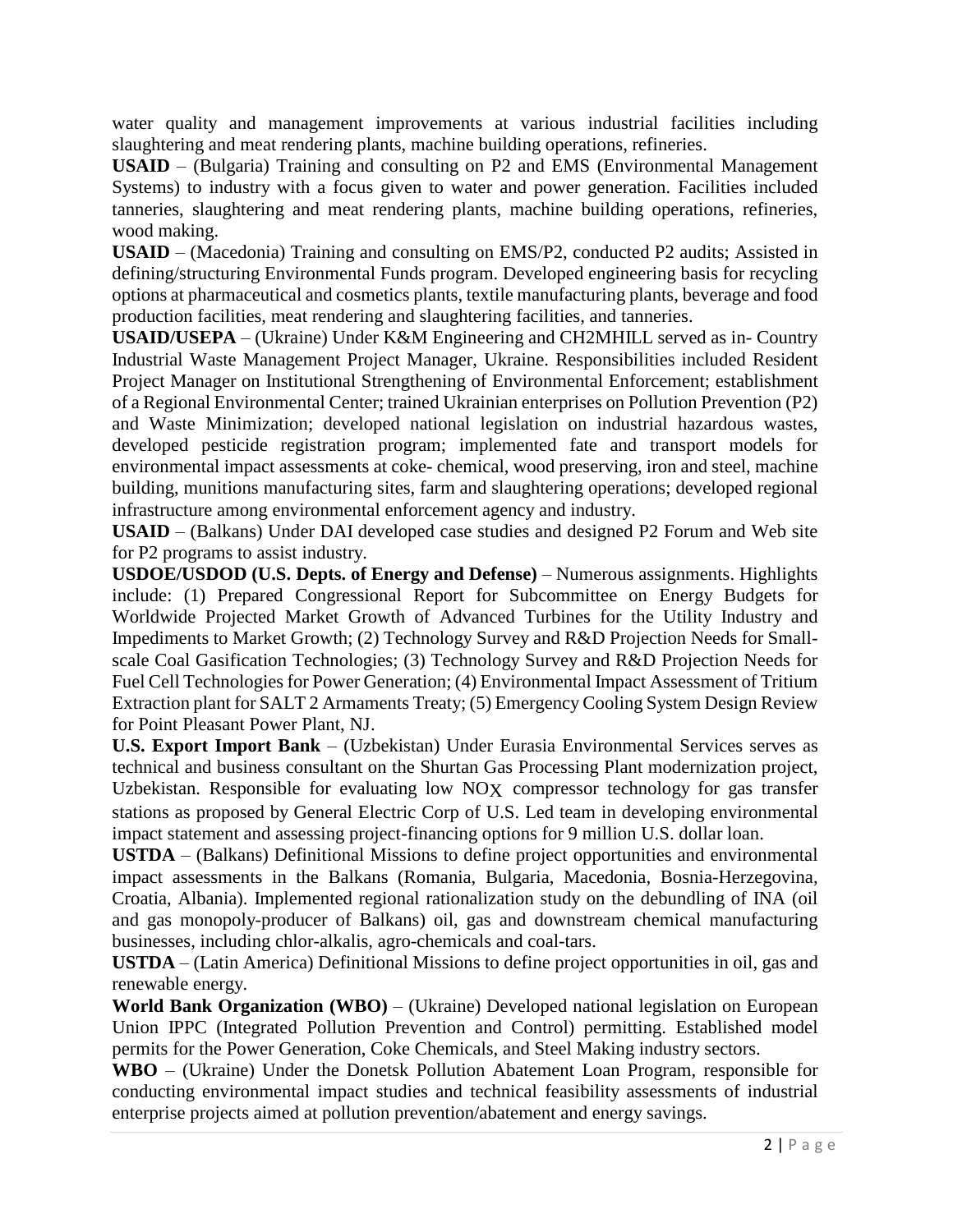**WBO** – (Russia) Conducted business evaluations and technical feasibility studies for oil field expansions by Tyumen Oil in Siberia.

**WBO** – (Turkmenistan) Under Eurasia Environmental Services assessed technology options and costs for mercury cleanup on Nura River. Developed detailed remediation plans and emergency response plans for cleanup operations.

**WBO/USTDA** – (Russia) Assisted in feasibility assessment for wind power generation farm to provide electrification to St. Petersburg grid. Assessment extended to assess feasibility for providing wind-powered electricity to rural towns and villages to replace diesel generator technology.

**Exxon Research & Engineering Co. and Exxon Chemical Co.** – Numerous assignments ranging from refinery and chemical plant expansions, pollution and health & safety, synthetic elastomer manufacturing/product development. Positions ranged from technical, group and section manager to product development manager.

**International Business and Engineering Consultants, Caracas, Venezuela** – Technical expert assigned to refinery modernization projects in Maricaibo, Curacil, and Aruba. Conducted plant wide energy efficient and environmental audits at four refineries and one light ends manufacturing plant. Assisted design teams in debottlenecking fluid catalytic cracker operations, lube oils distillation plant, and paramins refining.

**KBR-Halliburton** – Prepared environmental impact statement for Nizhnekamsk Refinery polyolefins plant expansion, Republic of Tatarstan.

**Madison Gas & Electric Corp.** – Developed preliminary design basis and technical feasibility assessment for conversion of oil fired boilers power generating boilers to biomass feed systems.

**U.S. Private Sector Clients** – Environmental, waste and health & safety consultant to various clients including Public Service Gas & Electric Corp., New Jersey**,** Chase and Sanborn Food Corp., Becton Dickenson Pharmaceutical Co., Gates Wire and Cable Co., Goodyear Tire and Rubber Co., Merola Hazardous Waste Transporters Corp., Safety Clean Corp., Municipalities. **OECD (Organisation for Economic Co-operation and Development) –** (Ukraine) Studies and special reports on development of environmental management systems and application of economic instruments for waste management.

**TACIS (Technical Assistance to the Commonwealth of Independent States, European Commission)** –European Union Project Manager on Institutional Strengthening of the State Environmental Inspectorate of Ukraine. Responsible for managing project dealing with restructuring of the Environmental Inspectorate of Ukraine as prerequisite to becoming a European Union member. Tasks included development of pollution fees restructuring, personnel training and qualifications for inspectorates, financing schemes for regional laboratories, communications improvement between regional inspectorates, developing longterm budget forecasting for the inspectorate, agro-chemicals (pesticides) registration program.

**Yukong Chemical Corporation** – (Seoul, South Korea) Technical advisor on Japan Synthetic Rubber technology for EPDM manufacture. Conducted plant wide audit; assisted technical design team in design modifications to polymerization reactors, rubber finishing (drying) and packaging stages, hexane recycling streams, and modernization of integrated systems controls. Assisted Product Development Group in developing TPO elastomers and soft sponge products for European automotive markets. Additionally assisted in redesign of on-site combined municipal and industrial wastewater treatment plant facility.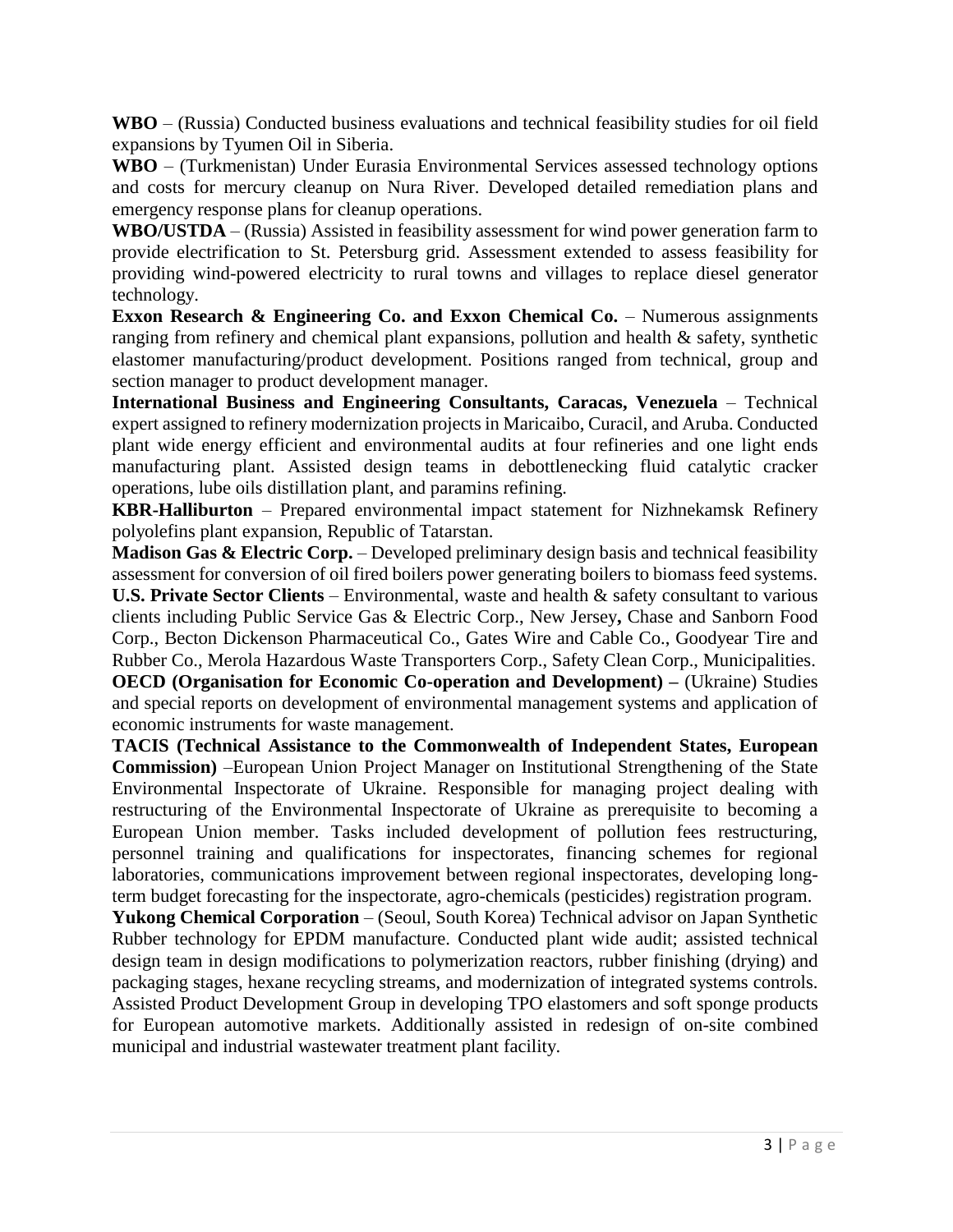## **PUBLICATIONS**

*Book publications authored, co-authored or edited*

- 1. Groundwater Remediation A Practical Guide for Environmental Engineers and Scientists, Wiley-Scrivener Publishing, UK (2017).
- 2. Perfluorinated Chemicals (PFCs) Contaminants of Concern, Wiley-Scrivener Publishers, UK (2016).
- 3. Pollution Control Handbook for Oil and Gas Engineering, Wiley-Scrivener Publishers, UK (2016).
- 4. Hydraulic Fracturing Operations: Handbook of Environmental Management Practices, Wiley-Scrivener Publishers, UK (2015).
- 5. Industrial Dust Explosion Guidebook, Wiley Publishers, United Kingdom (2014).
- 6. Industrial Gas Flaring Practices, Wiley Publishers, NJ (2013).
- 7. Handbook of Pollution Prevention and Cleaner Production: Volume 4 Clean Electricity through Advanced Coal Technologies, Elsevier, UK (2012).
- 8. Handbook of Pollution Prevention and Cleaner Production: Volume 3 Best Practices in the Agrochemical Industry, Elsevier, UK (2011).
- 9. Emergency Response to Offshore Oil Spills, Wiley & Sons, NJ (2011).
- 10. Handbook of Pollution Prevention and Cleaner Production: Volume 2 Best Practices in the Wood and Paper Industries, Elsevier, UK (2010).
- 11. Handbook of Pollution Prevention and Cleaner Production: Volume 1 Best Practices in the Petroleum Industry, Elsevier, UK (2009).
- 12. Responsible Care: A New Strategy for Pollution Prevention and Waste Reduction through Environmental Management, Gulf Publishing Co., Houston, TX (2008).
- 13. Refinery Manager's Guide to ISO 14001 Implementation, Gulf Publishing Co., Houston, TX (2006).
- 14. Environmental Management Systems Handbook for Refineries: Pollution Prevention through ISO 14001, Gulf Publishing Co., Houston, TX (2006).
- 15. Gasification Technologies: A Primer for Engineers and Scientists, CRC Press, Taylor & Francis Group, Boca Raton, FL (2005).
- 16. Environmental Technologies Handbook, editor, Government Institutes, Oxford, UK (2005).
- 17. Achieving Environmental Excellence: Integrating P2 and EMS for Improved Profitability, Government Institutes, Washington, D.C. (2003).
- 18. Wastewater and Biosolids Treatment Technologies, Government Institutes, Washington, D.C. (2003).
- 19. Handbook of Solid Waste Management and Waste Minimization Technologies, Butterworth-Heinemann Publishers, United Kingdom, (2003).
- 20. Industrial Solvents Handbook, 2<sup>nd</sup> Edition, Marcel Dekker Publishers, NY and Basel (2003).
- 21. Handbook of Air Pollution Prevention and Control, Butterworth-Heinemann Publishers, United Kingdom, (2002).
- 22. Handbook of Water and Wastewater Treatment Technologies, Butterworth Heinemann Publishers, United Kingdom, (2002).
- 23. Green Profits: A Manager's Handbook to ISO 14001 and Pollution Prevention, Butterworth-Heinemann Publishers, United Kingdom, (2001).
- 24. Pollution Prevention Practice Handbook, Marcel Dekker Publishers, NY and Basel, (2001).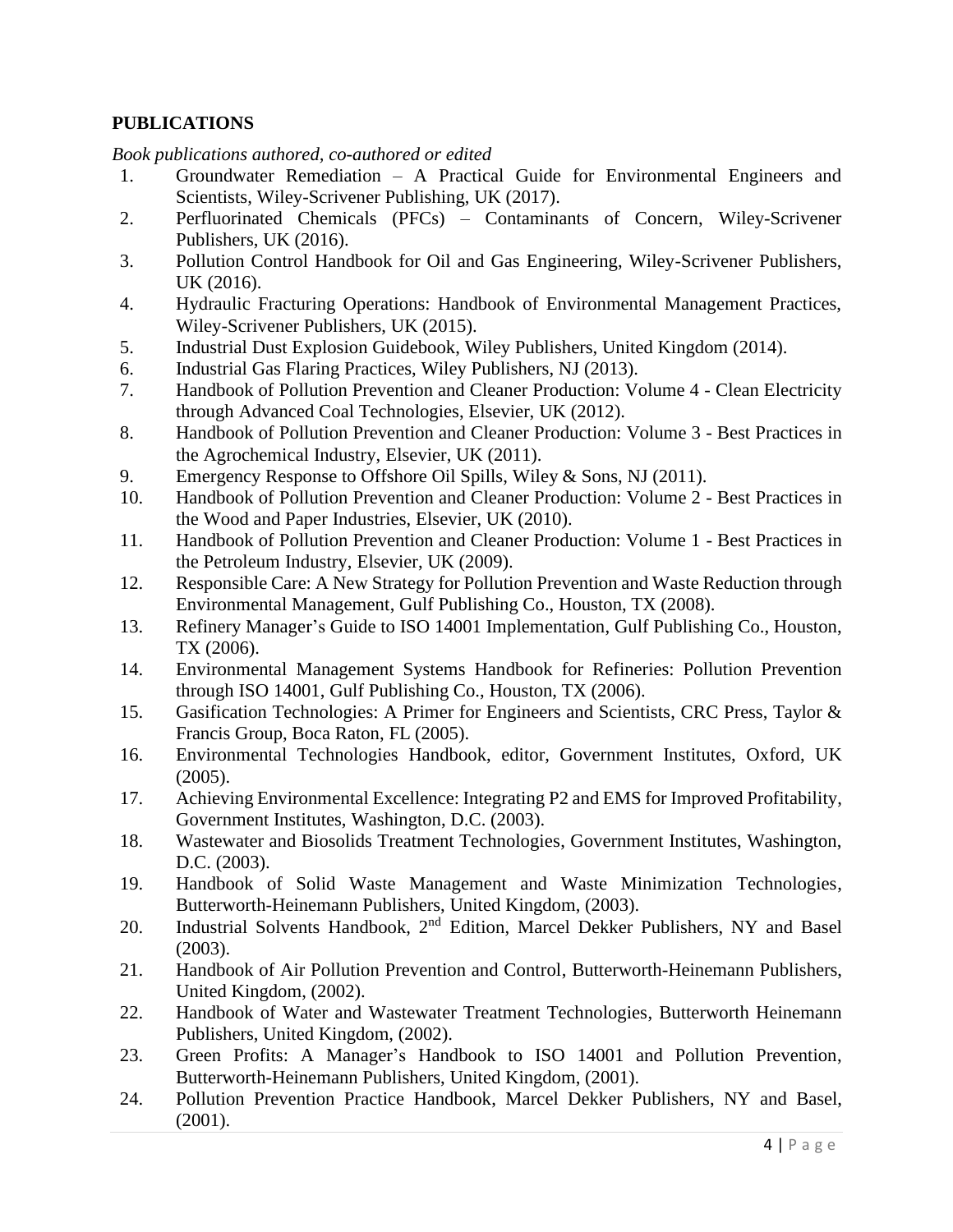- 25. Handbook of Chemical Process Equipment, Butterworth-Heinemann, Oxford, UK (2000).
- 26. Handbook of Hazardous Chemical Properties, Butterworth-Heinemann, Oxford, UK (2000).
- 27. Chemical Engineer's Condensed Encyclopedia of Process Equipment, Gulf Publishing Co., Houston, TX (2000).
- 28. Handbook of Industrial Toxicology and Hazardous Materials, Marcel Dekker Publishers, Basel, (1999).
- 29. Liquid Filtration, 2<sup>nd</sup> Edition, Butterworth-Heinemann, Oxford, United Kingdom (1998).
- 30. Fire and Explosion Hazards Handbook of Industrial Chemicals, Noyes Publications, Westwood, NJ (1998).
- 31. Guide to Wastewater Treatment Technologies, Noyes Publications, Westwood, NJ(1998).
- 32. Advanced Polymer Processing Operations, Noyes Publications, Westwood, NJ (1998).
- 33. Pressure Safety Design Practices for Refineries and Chemical Plants, Noyes Publications, Westwood, NJ (1998).
- 34. Handbook of Engineering Polymeric Materials, Editor, Marcel Dekker Publishers, Inc., NY and Basel (1997).
- 35. Guide to Ground Water Remediation, Noyes Publications, Park Ridge, NJ (1997).
- 36. Electrotechnology: Industrial and Environmental Applications, Noyes Publications, Park Ridge, NJ (1996).
- 37. Biotechnology for Waste and Wastewater Treatment, Noyes Publications, Park Ridge, NJ (1996).
- 38. Handbook of Pollution and Hazardous Materials Compliance, Noyes Publications, Park Ridge, NJ (1996).
- 39. Pollution Prevention Software Systems Handbook, Noyes Publications, Park Ridge, NJ (1996).
- 40. Noise Control in Industry, Noyes Publications, Park Ridge, NJ (1996).
- 41. Materials Selection Deskbook, Noyes Publications, Park Ridge, NJ (1996).
- 42. Guide to Fiberglass Reinforced Plastics, Noyes Publications, Westwood, NJ (1996).
- 43. Safety Management Practices for Hazardous Materials, Marcel Dekker Publishers, NY (1996).
- 44. Laboratory Guide for Polymer Characterization, Noyes Publications, Westwood, NJ (1996).
- 45. Multiphase Reactor and Polymerization Systems Hydrodynamics Advances in Engineering Fluid Mechanics Series, Editor, Gulf Publishing Co. Houston, TX (1996).
- 46. Mixed-Flow Hydrodynamics: Advances in Engineering Fluid Mechanics Series, Editor, Gulf Publishing Co., Houston, TX (1996).
- 47. Environmental and Health & Safety Management, Noyes Publications, Park Ridge, NJ, (1995).
- 48. Process Engineering Data Book, Technomic Publishing Co., Lancaster, PA (1995).
- 49. Pesticide Registration Handbook, Marcel Dekker Publishers, NY and Basel (1995).
- 50. Handbook of Emergency Response to Toxic Chemical Releases: A Guide to Compliance, Noyes Publications, Park Ridge, NJ (1995).
- 51. Environmental and Health & Safety Management: A Guide to Compliance, Noyes Publications, Park Ridge, NJ (1995).
- 52. Hazardous Materials and Waste Management: A Guide for the Professional Hazards Manager, Noyes Publications, Park Ridge, NJ (1995).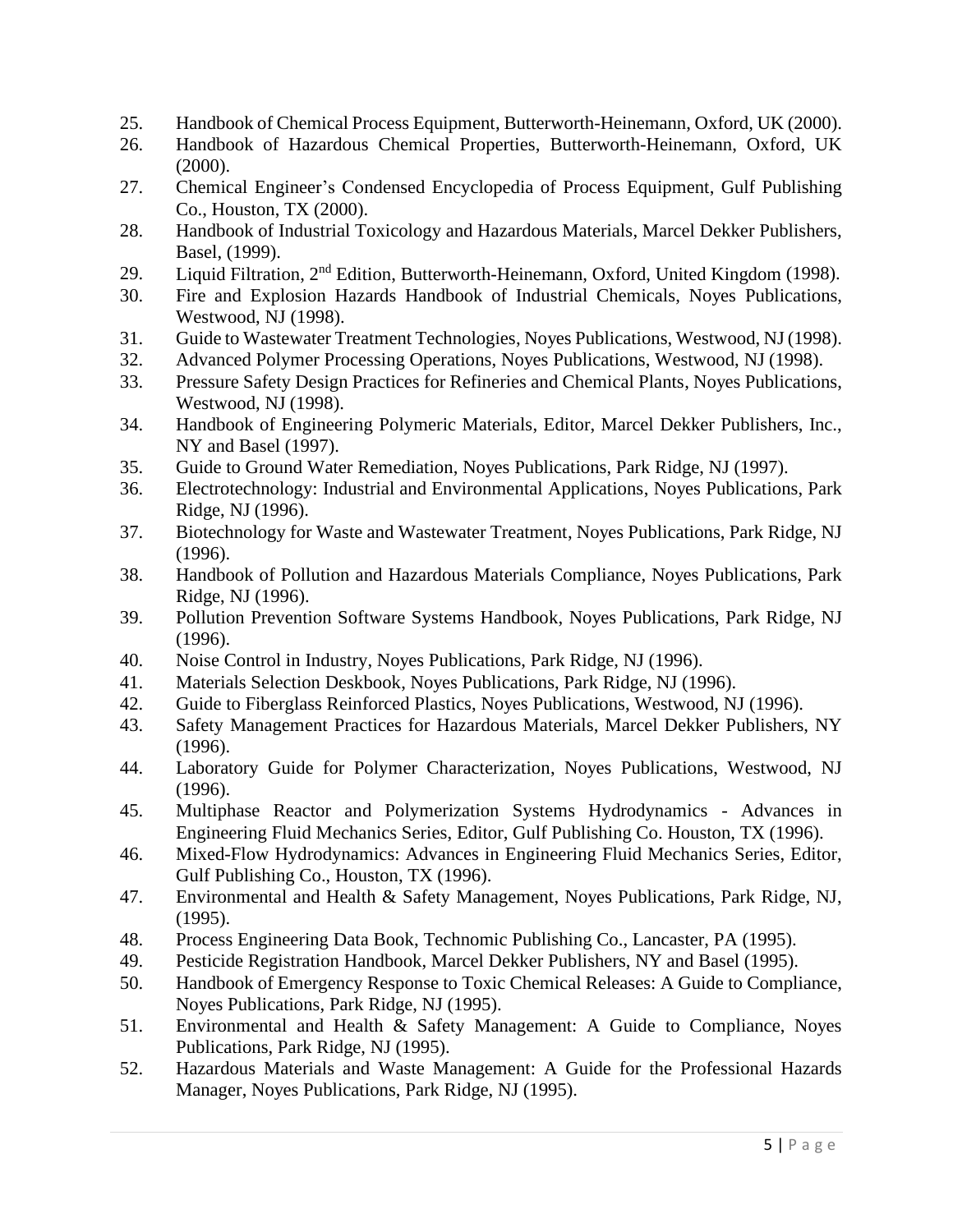- 53. Certified Transportation Specialist Training Manual, National Assoc. of Safety & Health Professionals, Washington, D.C. (1994).
- 54. Transportation of Hazardous Materials: A Guide to Compliance, Noyes Publications, Park Ridge, NJ (1994).
- 55. Dangerous and Toxic Properties of Industrial and Consumer Products, Marcel Dekker Publishers, Inc., NY (1994).
- 56. Toxic Properties of Pesticides, Marcel Dekker Publishers, Inc., NY (1994).
- 57. Encyclopedia of Fluid Mechanics: Supplement 4 Advances in Flow Dynamics, Editor, Gulf Publishing Co., Houston, TX (1994).
- 58. Dangerous and Toxic Properties of Polymer Chemical Additives, Marcel Dekker Publishers, Inc., New York City (1994).
- 59. Compressors and Fans, Prentice Hall Publishers, Englewood, NJ (1993).
- 60. Materials and Components for Pollution and Process Equipment, Prentice Hall Publishers, Englewood, NJ (1993).
- 61. Heat Transfer Equipment, Prentice Hall Publishing, Englewood, NJ (1993).
- 62. Carbon Adsorption for Pollution Control, Prentice Hall Publishers, Inc., Englewood, NJ (1993).
- 63. Filtration Equipment for Wastewater Treatment, Prentice Hall Publishers, Inc., Englewood, NJ (1993).
- 64. Lead: A Guidebook to Detection, Remediation and Control, Prentice Hall Publishers, Inc., Englewood, NJ (1993).
- 65. Encyclopedia of Fluid Mechanics: Supplement 1 Applied Mathematics in Fluid Dynamics, Editor, Gulf Publishing Co., Houston, TX (1993).
- 66. Encyclopedia of Fluid Mechanics: Supplement 3 Advances in Multi-phase Flows, Editor, Gulf Publishing Co., Houston, TX (1993).
- 67. An Introduction to Polymer Rheology and Processing, CRC Press, Boca Raton, FL (1993).
- 68. Elastomer Technology Handbook, Editor, CRC Press, Boca Raton, FL (1993).
- 69. Professional Environmental Auditors' Guidebook, Noyes Publications, Park Ridge, NJ (1993).
- 70. Lead Remediation Manual. Hazardous Lead Worker Training, SciTech Publishers, Inc., Morganville, NJ (1992).
- 71. Guidebook to Commercial Polymers: Properties and Applications, Polymer Process Engineering Series, PTP Prentice Hall, Englewood Cliffs, NJ (1993).
- 72. Guidebook to Extrusion Technology, Polymer Process Engineering Series, PTP Prentice Hall, Englewood Cliffs, NJ (1993).
- 73. Pumps and Pumping Operations, Prentice Hall Publishers, Englewood, NJ (1992).
- 74. Emergency Response Handbook, National Association of Safety & Health, Washington, D.C. (1992).
- 75. Trainers Guide to Emergency Response & Toxic Chemical Releases, SciTech Publishers, Inc., Morganville, NJ (1992).
- 76. Handbook of Emergency Response and Toxic Chemical Release, SciTech Publishers, Inc. Morganville, NJ (1992).
- 77. Handbook of Ceramics and Composites Volume 1, Editor, Marcel Dekker Publishers, Inc., NY (1990).
- 78. Handbook of Ceramics and Composites Volume 2, Editor, Marcel Dekker Publishers, Inc., NY (1991).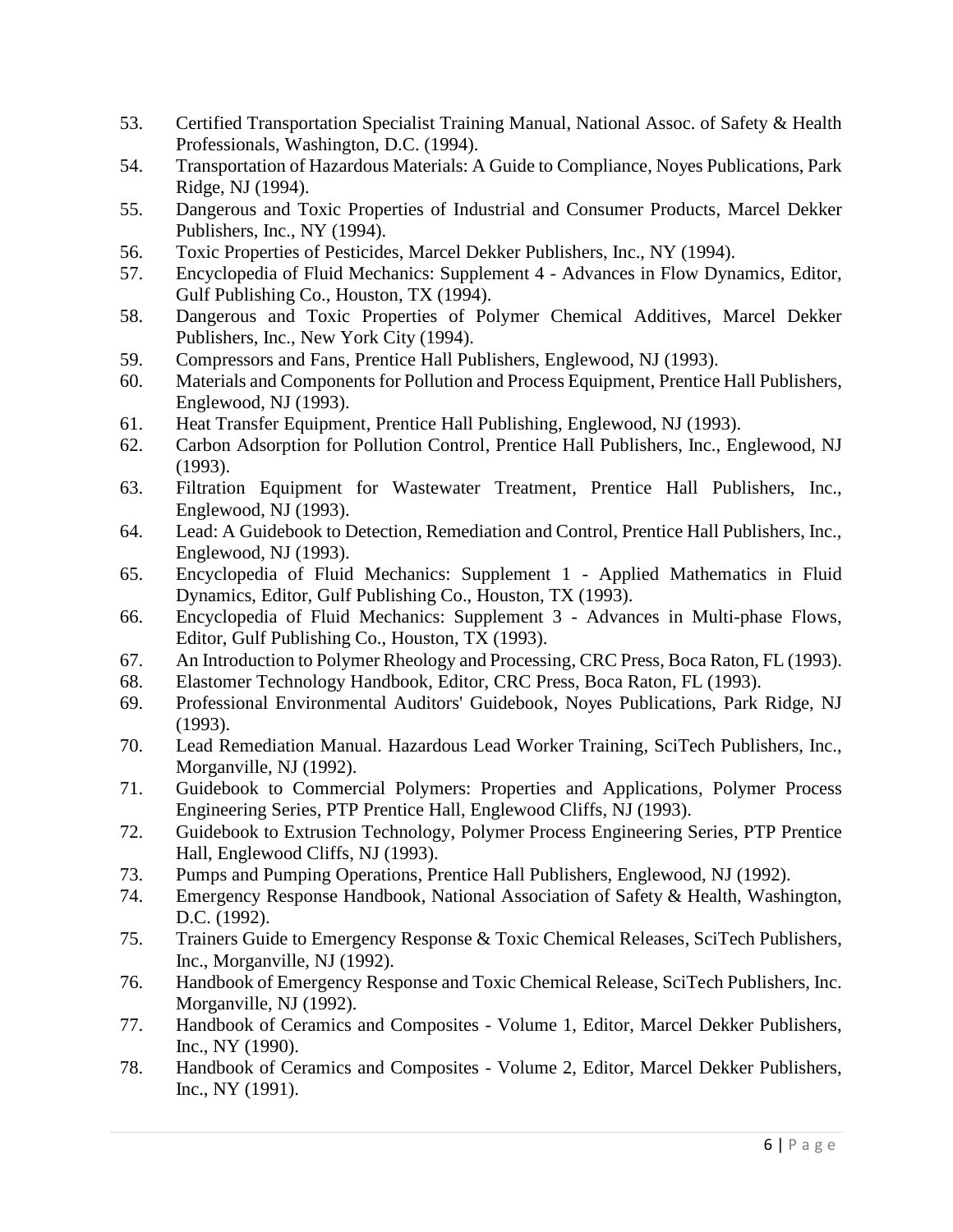- 79. Encyclopedia of Fluid Mechanics: Volume 10 Surface and Groundwater Flow Phenomena, Gulf Publishing Co., Houston, TX (1990).
- 80. Handbook of Heat and Mass Transfer Operations: Volume 4 Advances in Reactor Design and Combustion Science, Gulf Publishing Co., Houston, TX (1990).
- 81. Encyclopedia of Fluid Mechanics: Volume 9 Polymer Flow Engineering, Editor, Gulf Publishing Co., Houston, TX (1990).
- 82. Polymer-Plastics Test Methods, SciTech Publishers, Inc., Morganville, NJ (1990).
- 83. Practical Fluid Mechanics for Engineers and Scientists, Technomic Publishers, Lancaster, PA (1990).
- 84. Encyclopedia of Civil Engineering Practice Volume 1, co-editor, Technomic Publishing Co., Lancaster, PA (1988).
- 85. Encyclopedia of Civil Engineering Practice Volume 2, co-editor, Technomic Publishing Co., Lancaster, PA (1989).
- 86. Encyclopedia of Civil Engineering Practice Volume 3, co-editor, Technomic Publishing Co., Lancaster, PA (1989).
- 87. Encyclopedia of Civil Engineering Practice Volume 4, co-editor, Technomic Publishing Co., Lancaster, PA (1990).
- 88. Encyclopedia of Civil Engineering Practice Volume 5, co-editor, Technomic Publishing Co., Lancaster, PA (1990).
- 89. Handbook of Polymer Science and Technology Volume 1, Editor, Marcel Dekker Publishers, Inc., NY (1988).
- 90. Handbook of Polymer Science and Technology Volume 2, Editor, Marcel Dekker Publishers, Inc., NY (1988).
- 91. Handbook of Polymer Science and Technology Volume 3, Editor, Marcel Dekker Publishers, Inc., NY (1989).
- 92. Handbook of Polymer Science and Technology Volume 4, Editor, Marcel Dekker Publishers, Inc., NY (1990).
- 93. Liquid Filtration for Process & Pollution Control, SciTech Publishers, Inc., Morganville, NJ (1989).
- 94. Handbook of Heat and Mass Transfer Operations: Volume 3 Catalysis, Kinetics and Reactor Engineering, Editor, Gulf Publishing Co., Houston, TX (1989).
- 95. Respiratory Protection Guidebook, SciTech Publishers, Inc., Morganville, NJ (1989).
- 96. Pumps, Compressors and Fans Pocket Handbook, Technomic Publishers, Lancaster, PA (1989).
- 97. Encyclopedia of Fluid Mechanics: Volume 8 Aerodynamics and Compressible Flows, Editor, Gulf Publishing Co., Houston, TX (1989).
- 98. Flow Measurement for Engineers and Scientists, Marcel Dekker, Inc., NY (1988).
- 99. Encyclopedia of Fluid Mechanics: Volume 7 Rheology and Non-Newtonian Flows, Editor, Gulf Publishing Co., Houston, TX (1988).
- 100. Polymer Mixing and Extrusion Technology, Marcel Dekker Publishers, NY (1987).
- 101. Industrial Radiation Hazards Deskbook, Technomic Publishing Company, Lancaster, PA (1987).
- 102. Practical Statistics for Engineers and Scientists (includes software package- DATA FIT), Technomic Publishing Company, Lancaster, PA (1987).
- 103. Encyclopedia of Fluid Mechanics: Volume 6 Complex Flow Phenomena and Modeling, Editor, Gulf Publishing Co., Houston, TX (1987).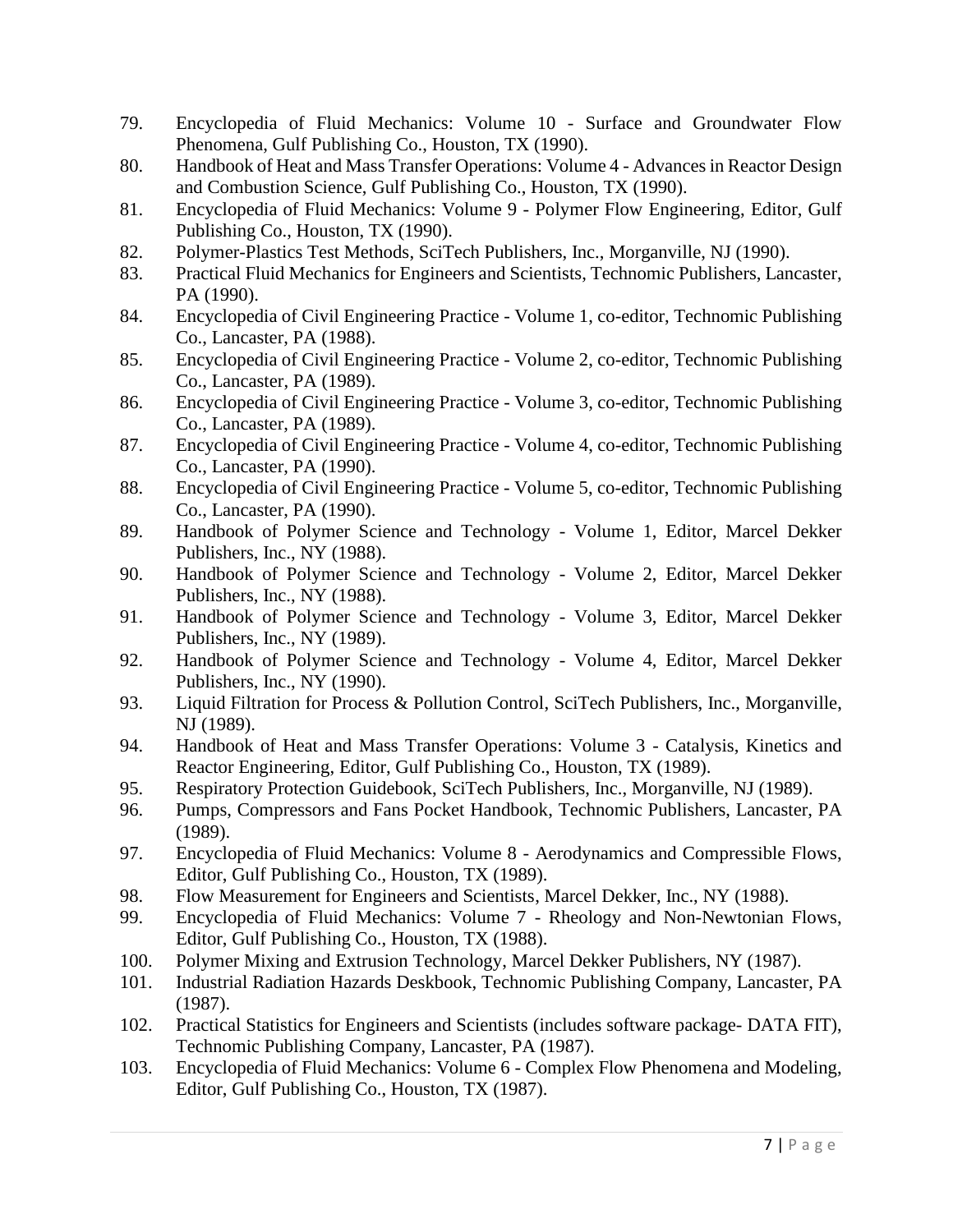- 104. Handbook of Heat and Mass Transfer Operations: Volume 1 Heat Transfer Operations, Editor, Gulf Publishing Co., Houston, TX (1986).
- 105. Handbook of Heat and Mass Transfer Operations: Volume 2 Mass Transfer and Reactor Design, Editor, Gulf Publishing Co., Houston, TX (1986).
- 106. Instrumentation for Process Flow Engineering, Technomic Publishing Company, Lancaster, PA (1986).
- 107. Instrumentation for Complex Fluid Flows, Technomic Publishing Company, Lancaster, PA (1986).
- 108. Encyclopedia of Fluid Mechanics: Volume 1 Flow Phenomena and Measurement, Editor, Gulf Publishing Co., Houston, TX (1986).
- 109. Encyclopedia of Fluid Mechanics: Volume 2 Dynamics of Single Fluid Flows and Mixing, Editor, Gulf Publishing Co., Houston, TX (1986).
- 110. Encyclopedia of Fluid Mechanics: Volume 3 Gas-Liquid Flows, Editor, Gulf Publishing Co., Houston, TX (1986).
- 111. Encyclopedia of Fluid Mechanics: Volume 4 Solids and Gas-Solid Flows, Editor, Gulf Publishing Co., Houston, TX (1986).
- 112. Encyclopedia of Fluid Mechanics: Volume 5 Slurry Flow Technology, Editor, Gulf Publishing Co., Houston, TX (1986).
- 113. Fluid Flow Pocket Handbook, Gulf Publishing Co., Houston, TX (1984).
- 114. Heat Transfer Pocket Handbook, Gulf Publishing Co., Houston, TX (1984).
- 115. Liquid Filtration Pocket Handbook, Gulf Publishing Co., Houston, TX (1984).
- 116. Hydrodynamics of Gas-Solids Fluidization, Gulf Publishing Co., Houston, TX (1984).
- 117. Fluid Mechanics and Unit Operations, Butterworth Publishers, Ann Arbor, MI (1983).
- 118. Liquid Filtration, Ann Arbor Science/Butterworth Publishers, Ann Arbor, MI (1983).
- 119. Fluid Flow: Pumps, Pipes and Channels, Ann Arbor Science/Butterworth Publishers, Ann Arbor, MI (1982).
- 120. Handbook of Fluid in Motion, Editor, Ann Arbor Science/Butterworth Publishers, Ann Arbor, MI (1982).
- 121. Chemical and Process Equipment Design, Ann Arbor Science/Butterworth Publishers, Ann Arbor, MI (1982).
- 122. Gasohol Sourcebook, Ann Arbor Science Publishers, Ann Arbor, MI (1981).
- 123. Unit Conversions and Formulas Manual, Ann Arbor Science/Butterworth Publishers, Ann Arbor, MI (1981).
- 124. Chemical and Nonchemical Disinfection, Ann Arbor Science Publishers, Ann Arbor, MI (1981).
- 125. Process Level Instrumentation and Control, Marcel Dekker, Inc., NY (1981).
- 126. Cooling Towers: Selection, Design and Practice, Ann Arbor Science/Butterworth Publishers, Ann Arbor, MI (1981).
- 127. Biomass: Applications, Technology and Production, Marcel Dekker, NY (1980).
- 128. Wood for Energy Production, Ann Arbor Science Publishers, Ann Arbor, MI (1980).
- 129. Applied Fluid Flow Measurement: Fundamentals and Technology, Marcel Dekker Publishers, Inc., NY (1979).
- 130. Fiberglass Reinforced Plastics Deskbook, Ann Arbor Science Publishers, Ann Arbor, MI (1978).
- 131. Fluid Mechanics and Unit Operations, Ann Arbor Science/Butterworth Publishers, Ann Arbor, MI (1978).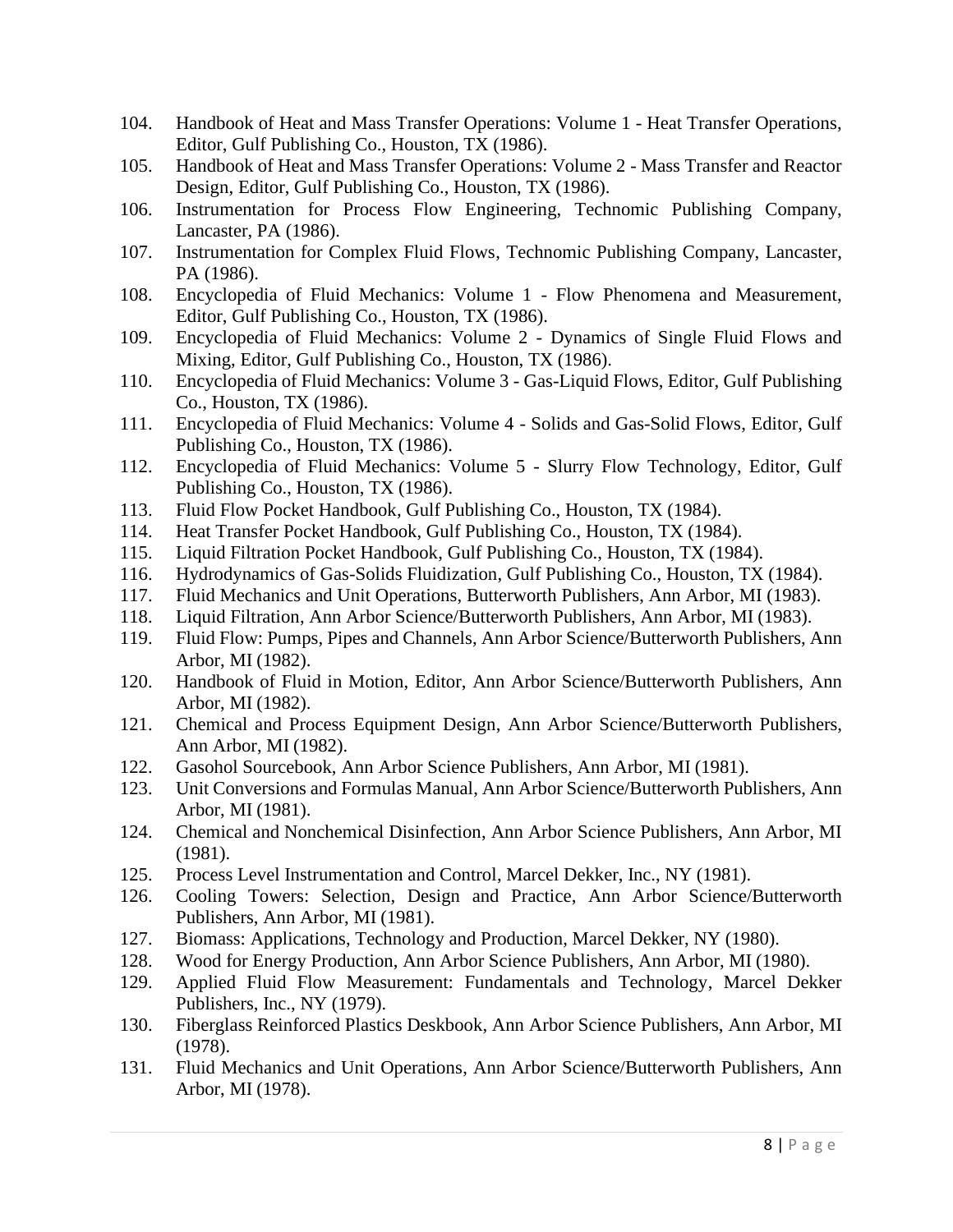- 132. Industrial and Hazardous Wastes Impoundment, Ann Arbor Science Publishers, Ann Arbor, MI (1978).
- 133. Gasohol for Energy Production, Ann Arbor Science Publishers, Ann Arbor, MI (1978).
- 134. Fundamentals of Wind Energy, Ann Arbor Science Publishers, Ann Arbor, MI (1978).

#### *Select Journal, Book Chapter and Special Report Publications*

- 135. Economic Study of Bioenergy Production from Digesters at Dairies in California, Princeton Energy Resources International, LLC, Rockville, MD (December, 2008).
- 136. Assessment of the Commercial Potential for Small Gasification Combined Cycled and Fuel Cell Systems, HM Associates, Princeton Energy Resources International, LLC, and TFB Consulting (March, 2003).
- 137. Regulatory and Business Strategies for Industrial Water Recycle and Reuse, First Regional Water-Reuse Conference, Amman, Jordan, December 2003
- 138. The Application of Economic Instruments to Promote Water Recycling and Reuse, First Regional Water-Reuse Conference, Amman, Jordan, December 2003
- 139. Methodology for Conducting Pollution Prevention Audits, Pollution Engineering Magazine, September 2002.
- 140. Spotlight on Chlorinated Hydrocarbons, Pollution Engineering Magazine, November 2001.
- 141. National Defense Programs Lead to Groundwater Contamination: The Perchlorate Story, Pollution Engineering Magazine, September 2001.
- 142. OECD Technical Report Developing Environmental Action Plans in the Donetsk Oblast Region of Ukraine, OECD Publication, Paris, France (1997).
- 143. Lead Remediation, Chapter 14 in Encyclopedia of Environmental Control Technology, P.N. Cheremisinoff - Editor, Gulf Publishing Co., Houston, TX (1995).
- 144. OSHA and OSHA Regulations, Chapter 7 in Encyclopedia of Environmental Control Technology, P.N. Cheremisinoff - Editor, Gulf Publishing Co., Houston, TX (1995).
- 145. Training Your Hazmat Employees, The National Environmental Journal Magazine, Atlanta, GA, (1994).
- 146. Emerging Technologies and Applications for Polymers, Journal of Polymer Plastics Technology and Engineering, V. 30, N. 1 (1991).
- 147. Study of Hydrodynamic and Viscoelastic Parameters Effecting the Skin Properties of Extruded Elastomers, Journal of Macromolecular Science and Chemistry, Academic Press, NY (1990).
- 148. Principles of Polymer Mixing and Extrusion, Chapter 26 in Encyclopedia of Fluid Mechanics - Vol. 7, Gulf Publishing Co., Houston, TX (1990).
- 149. Techniques for Polymer Property Characterization, Chapter 13 in Encyclopedia of Engineering Materials, Marcel Dekker Publishers, NY (1990).
- 150. Rheological Characterization and Processability Testing, Chapter 32 in Encyclopedia of Fluid Mechanics - Vol. 7, Gulf Publishing Co., Houston, TX (1989).
- 151. Predicting the Extrusion Performance of EPDMs, Journal of Polymer-Plastics Technology and Engineering, V. 27, N. 1 (1988).
- 152. Developments in Ethylene-Propylene Elastomers for Extruded Applications, Automotive Polymers and Design, V. 6, N. 3 (March 1987).
- 153. Spotlight on Environmental Software, Pollution Engineering Magazine, (Jan. 1987).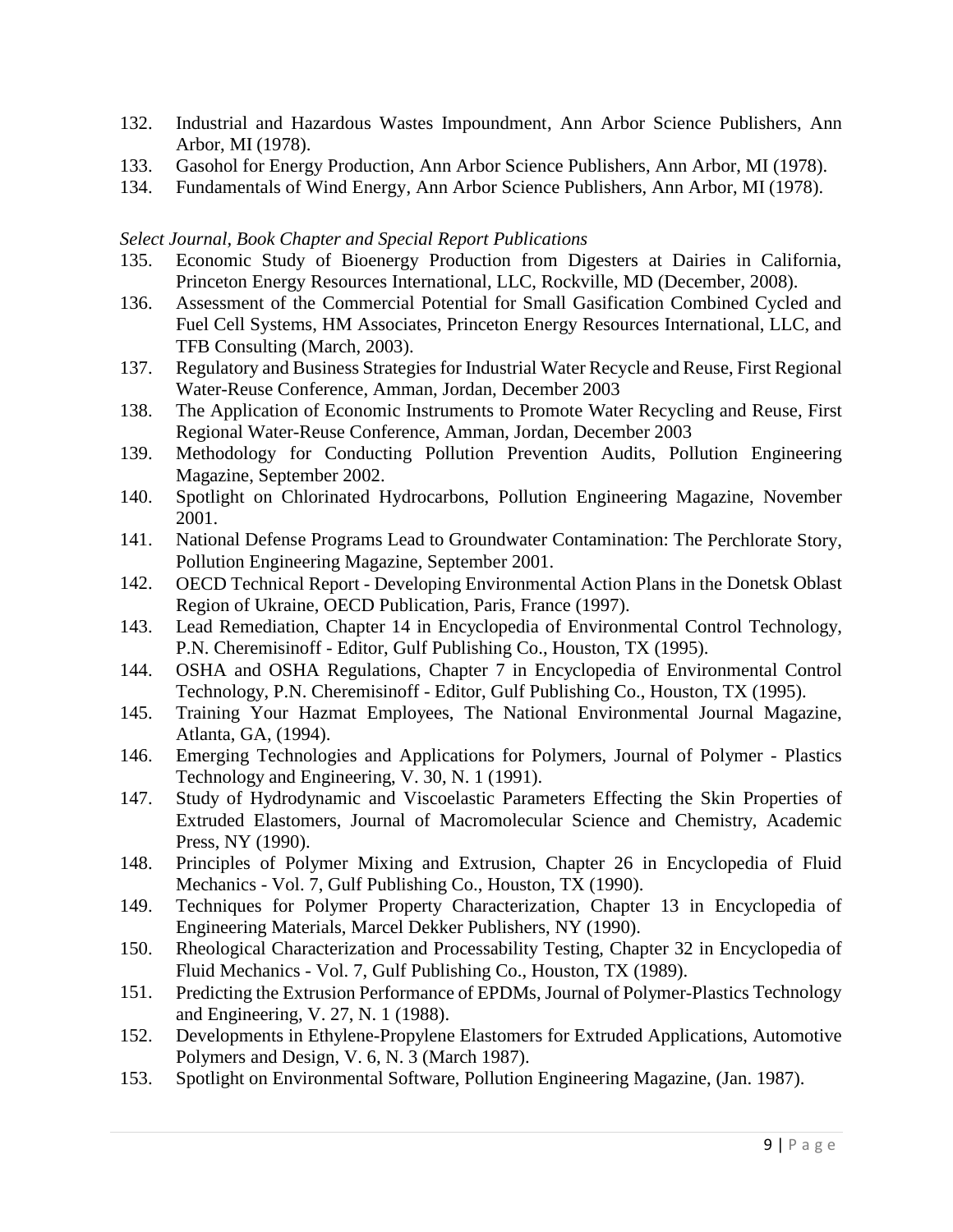- 154. Statistical Regression Routines on Spreadsheet Software, Chemical Engineering Magazine, (August 17, 1987).
- 155. Fundamentals of Momentum and Heat Transfer, Chapter I in Handbook of Heat and Mass Transfer, Vol. 1, pp. 3-82, Gulf Publishing Co., Houston, TX (1986).
- 156. Application of Magnetic Stabilization to Fluidized Beds, Chapter 37 in Encyclopedia of Fluid Mechanics - Vol. 4, pp. 1145-1160, Gulf Publishing Co., Houston, TX (1986).
- 157. Overview of Industrial Fluidized Bed Reactors, Chapter 27 in Encyclopedia of Fluid Mechanics - Vol. 4, pp. 853-928, Gulf Publishing Co., Houston, TX (1986).
- 158. Entrainment Correlations, Chapter 32 in Encyclopedia of Fluid Mechanics Vol. 4, pp. 1043-1062,Gulf Publishing Co., Houston, TX (1986).
- 159. Particle Properties and Characterization, Chapter I in Encyclopedia of Fluid Mechanics Vol. 4, pp. 3-38, Gulf Publishing Co., Houston, TX (1986).
- 160. Design Guidelines for Flare Gas Practices, Chapter 43 in Handbook of Heat and Mass Transfer - V. 1, pp. 1401-1433, Gulf Publishing Co., Houston, TX (1986).
- 161. Design Practices in Combustion and Incineration, Chapter 42 in Handbook of Heat and Mass Transfer, V. 1, pp. 1351-1400, Gulf Publishing Co., Houston, TX (1986).
- 162. Cooling Tower Operations, Chapter 34 in Handbook of Heat and Mass Transfer V. 1, pp. 1065-1102, Gulf Publishing Co., Houston, TX (1986).
- 163. Unit Operations of Wastewater Treatment, Chapter 31 in Encyclopedia of Fluid Mechanics - V. 5, pp. 1267-1368, Gulf Publishing Co., Houston, TX (1986).
- 164. Industrial Centrifuging Practices, Chapter 29 in Encyclopedia of Fluid Mechanics V. 5, pp. 123 1 - 1246, Gulf Publishing Co., Houston, TX (1986).
- 165. Industrial Filtration Equipment, Chapter 17 in Encyclopedia of Fluid Mechanics V. 5, pp. 717- 790, Gulf Publishing Co., Houston, TX (1986).
- 166. Industrial Sedimentation Practices, Chapter 16 in Encyclopedia of Fluid Mechanics, V. 5, pp. 685-716, Gulf Publishing Co., Houston, TX (1986).
- 167. Particulate Capture from Process Gas Streams, Chapter 40 in Encyclopedia of Fluid Mechanics - V. 5, pp. 685-716, Gulf Publishing Co., Houston, TX (1986).
- 168. Flow of Solids Through Bins and Pipes, Chapter 5 in Encyclopedia of Fluid Mechanics V. 4, pp. 145- 194, Gulf Publishing Co., Houston, TX (1986).
- 169. Mixing of Granular and Loose Solids, Chapter 3, in Encyclopedia of Fluid Mechanics V. 4, pp. 61 - 108, Gulf Publishing Co., Houston, TX (1986).
- 170. Design Features of Fans, Blowers and Compressors, Chapter 42 in Encyclopedia of Fluid Mechanics - V. 2, pp.1208-1334, Gulf Publishing Co., Houston, TX (1986).
- 171. Pump Classifications and Design Features, Chapter 34 in Encyclopedia of Fluid Mechanics - V. 2, pp. 95 1 - 1000, Gulf Publishing Co., Houston, TX (1986).
- 172. Industrial Flow Measuring Devices, Chapter 39 in Encyclopedia of Fluid Mechanics V. 1, pp. 1339- 1407, Gulf Publishing Co., Houston, TX (1986).
- 173. Measurement Techniques for Multiphase Flows, Chapter 38 in Encyclopedia of Fluid Mechanics - V. 1, pp. 1280-1338. Gulf Publishing Co., Houston, TX (1986).
- 174. Spotlight on Environmental Software, Pollution Engineering Magazine, Vol. 27, No. 3 (1986).
- 175. Properties and Concepts of Single Fluid Flows, Chapter 10 in Encyclopedia of Fluid Mechanics - V. 1, pp. 277-352, Gulf Publishing Co., Houston, TX (1986).
- 176. Experimental Methods for Studying the Hydrodynamics of Gas-Solid Fluidized Beds, I&EC Process Design and Development, (April 1986).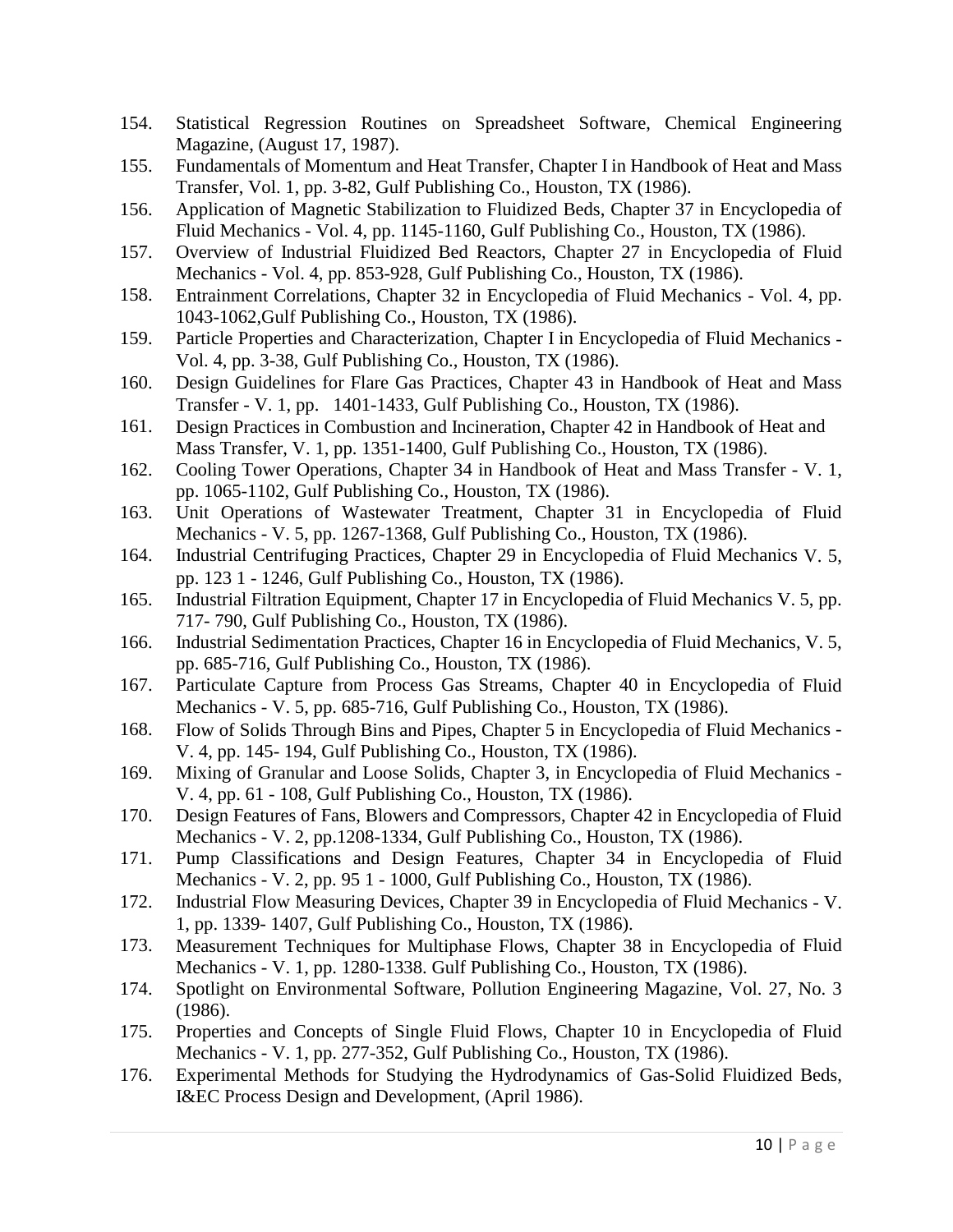- 177. Hydrodynamic Mixing of Dispersed and Atomized Flows, Chapter 13 in Encyclopedia of Fluid Mechanics - Vol. 3, pp. 301-364, Gulf Publishing Co., Houston, TX (1986).
- 178. Fluid Mechanics of Crossflow Magnetically Stabilized Fluidized Beds, I&E Process Design & Development, V. 24, pp. 719-725 (July 1985).
- 179. Plant Site Selection Factors, Chapter 30 in Industrial Odor Technology Assessment Handbook, pp. 457-467, Ann Arbor Science Publishing, Ann Arbor, MI (1985).
- 180. Measurement Techniques for Industrial Wasteflows, in French language, Eau DuOuebe V. 14, N. 3, (Aug. 1981).
- 181. Wastewater Flow Measuring Devices, Pollution Engineering Magazine, V. 12, N. 9, (1980).
- 182. Assessing Fluid Flow Measurements, Water & Sewage Works Journal, V. 127, N. 7, (1980).
- 183. Heat Transfer with Stratified Gas-Liquid Flow, AICHE Journ. V. 25, N. 6 (Dec. 1979).
- 184. Stratified Turbulent-Turbulent Gas-Liquid Flow, AICHE Journ. V. 25, N. 1 (Nov. 1979).
- 185. Annular Two Phase Flow: Film Height and Heat Transfer, AICHE-DIMP Report #6 (April 1978).
- 186. Gravity Settling Chambers, Chap. 9 in Air Pollution Control & Design Handbook, Ann Arbor Science Publishing, Ann Arbor, MI (1977).
- 187. Ventilating System Noise Control, Chap. 15 in Industrial Noise Pollution Control Handbook, Ann Arbor Science Publishing, Ann Arbor, MI (1977).
- 188. Report on the Lamella Gravity Settler, Pollution Engineering Magazine, V. 9, N. 3, (1977).
- 189. Estimating Noise from Control Valves, Pollution Engineering Magazine, V. 9, N. 6, (1977).
- 190. Stratified Two-Phase Flow: Pressure Drop and Holdup, AICHE DIMP Report # 5 (June 1977).
- 191. Heat Transfer to Two Phase Stratified Gas-Liquid Flows, AICHE DIMP Report (June 1977).
- 192. Heat and Momentum Transfer Analogies for Horizontal, Stratified Two-Phase Flow, A Report on Results and State-of-the-Art Design for AICHE-DIMP (June, 1976).
- 193. Heat and Momentum Transfer Analogies for Stratified and Annular Flows, Proceedings of Two Phase Flow and Heat Transfer Symposium, Cincinnati, OH (1976).
- 194. Basic Pointers on Selecting and Installing Pipe Insulation, Pollution Engineering Magazine, V. 30, N. 10, (1976).
- 195. Calculating Air Flow Requirements for Fume Exhaust Hoods Total and Partial Enclosure Types, Plant Engineering Magazine, V. 30, N. 5, (1976).
- 196. Liquid Level Control Devices, Pollution Engineering Magazine, V. 7, N. 7, (1975).
- 197. Pumps: Application & Design Basics Parts I and 11, Water & Sewage Works Journal, V. 122, Nos. 9, 10, (1975).
- 198. Survey of Fluid Flow Measurement Techniques & Fundamentals, Water & Sewage Works Journal, V. 122, N. 12, (1975).
- 199. Electrostatic Precipitators Fundamentals and Applications, Plant Engineering Magazine, V. 28, Nos. 9, 11, (1974).
- 200. Cyclone Separators Fundamentals, Applications & Designs Parts 1 and 2, Plant Engineering Magazine, V. 28, Nos. 103. 14-15, (1974).
- 201. Pollution Engineering Noise Glossary, Pollution Engineering Magazine, V. 5, N. 5, (1973).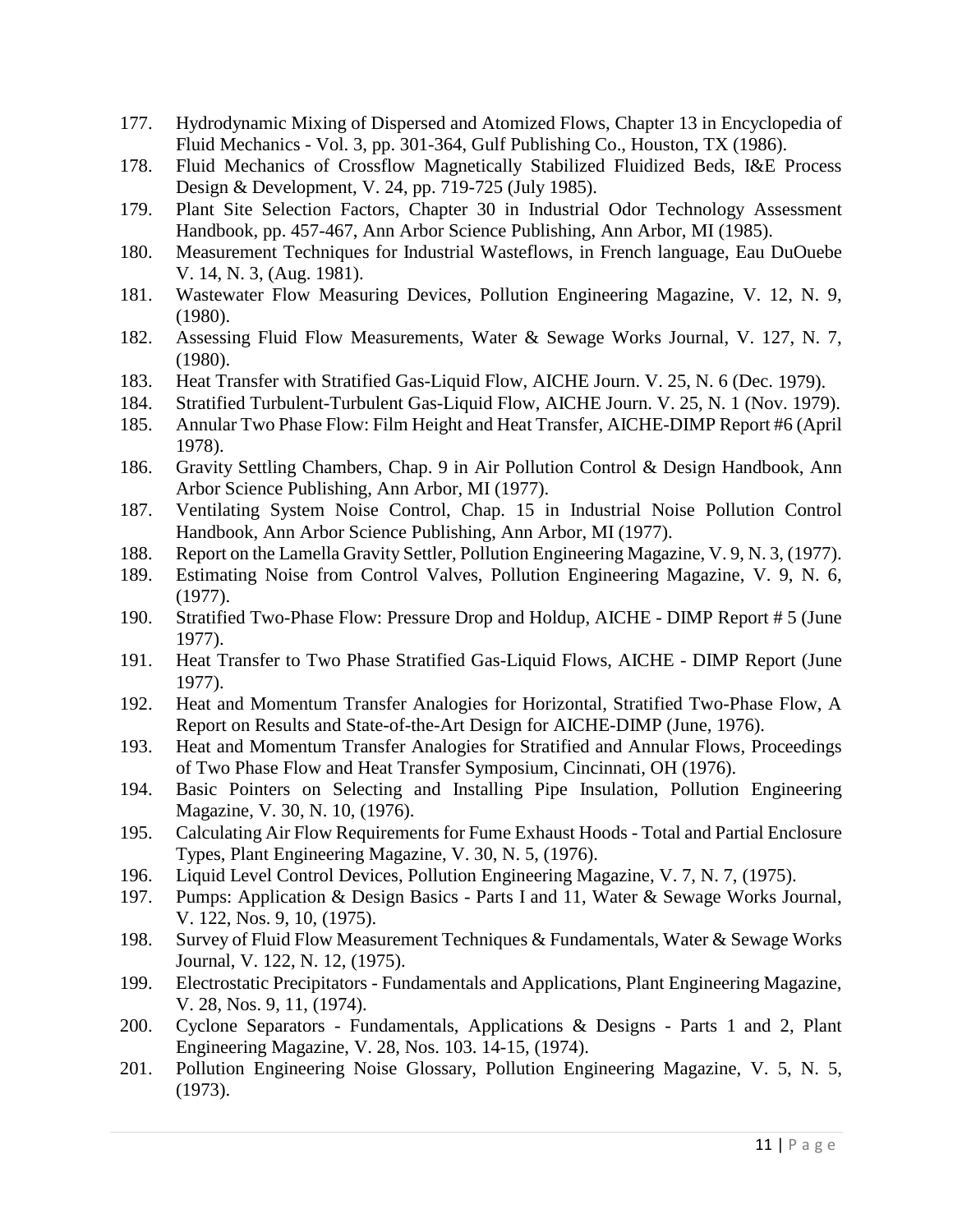- 202. Corrosion Resistance of Piping and Construction Materials, Pollution Engineering Magazine, V. 5, N. 8, (1973).
- 203. Fabric Filtration for Dust Collection, Plant Engineering Magazine, in four parts, V. 27, Nos. 11-15, (1973).
- 204. Understanding Packed Tower Wet Scrubbers Part 1, Plant Engineering Magazine, V. 27, N. 23, (1973).
- 205. Understanding Packed Tower Wet Scrubbers Part 2, Plant Engineering Magazine, V. 27, N. 25, (1973).

#### *Reports to U.S. Congress*

- 206. Technology Assessment and Environmental Impact of the USDOE Tritium Extraction Process for Meeting Nuclear Armaments Production under SALT II Treaty Guidelines; subcontract under K&M Engineering & Consulting Co. (Washington, D.C.) for the Department of Defense, January, 1998.
- 207. Impact of USEPA NOx Emission Standards on Combined Cycle Natural Gas Turbines and Its Implications to the U.S. Department of Energy's Advance Turbine Systems Program, subcontract under The PERI Group, Washington, D.C., 2000.
- 208. State of the Environment and Sustainable Development of Ukraine, U.S. Agency for International Development and Gore-Kuchma subcommittee on Sustainable Development in Newly Independent States of the Former Soviet Union – Environmental Policy & Technology Program, Washington, D.C. and Kyiv, 1997.

#### *Sessions Chaired and Conference Deliveries*

- 209. AICHE Houston National Conference Presentation Paper 1: Pollution Prevention and Waste Management Practices in the Wood Preserving Industry, Dallas, TX, 2005
- 210. AICHE Houston National Conference Presentation Paper 2: Pollution Prevention Case Study at the Jordan Oil Refinery, Dallas, TX, 2005
- 211. State Department Delegation Program to Samara, Russia—*Impact on Pollution Prevention to Promoting Foreign Investment Strategies into the Samara Region*, Environmental Action Programme, under the U.S. State Department initiative to promote sustainable development and growth to the Samara Region of Russia, 1998.
- 212. Chair Person Session on Integration of Newly Independent States Environmental Legislation with International Community - USEPA-Ukrainian Roundtable Pittsburgh Conference, June 1997.
- 213. National Environmental Work Group Coordinator for Ukrainian Environmental Policy and Legislation Development, Gore-Kuchma Committee for Sustainability of Ukraine - Sept. 1996 – 1998.
- 214. Keynote Lecturer on Modern Refinery Design Practices and Environmental Management, Venezuelan Oil Refiners Association, Caracas, Venezuela, March 1996 Conference.
- 215. Invited Lecturer Academy of Sciences of the Former USSR, Environmental Liability and Policy Development In NIS Countries, Moscow, Spring 1996.
- 216. Lead Instructor on Workshop for Refinery Flare Gas Operations and Environmental Technologies, Venezuelan Oil Refiners Association, Maracaibo, Venezuela, March 1995 Conference.
- 217. Designing EPDM for Production Efficiency, Paper delivered to International Conference Program, The Plastics and Rubber Institute, Katholieke Universiteit, Leuven, Belgium, April 16-17, 1991.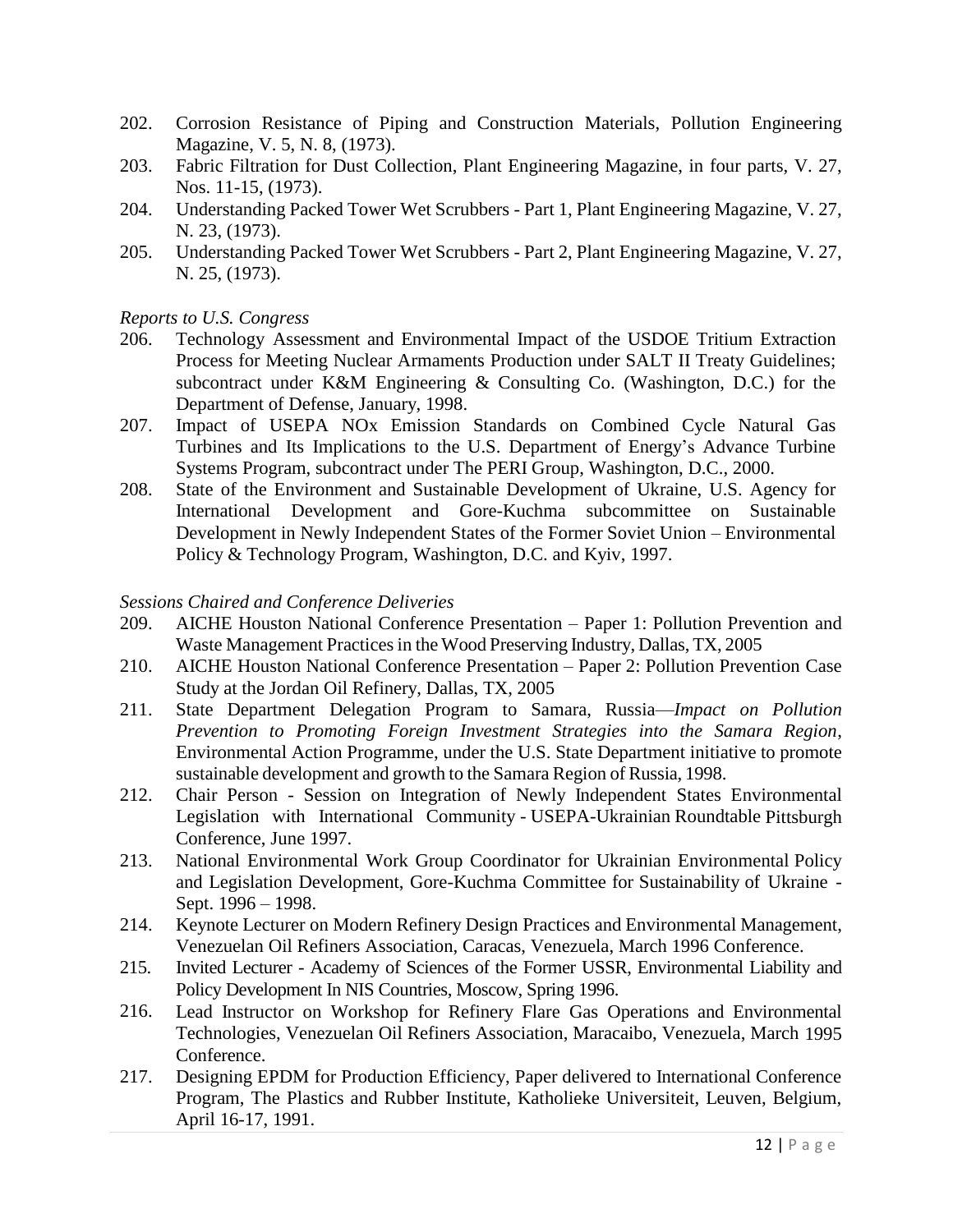- 218. Designing EPDM Products for Extrusion Application, 2nd Paper delivered to International Conference Program, The Plastics and Rubber Institute, Katholieke Universiteit, Leuven, Belgium, April 16-17, 1991.
- 219. International Rubber Conference, Paper Presentation Design Technology Advancements for EPDM Sponge Seals, Paris, France, June 12-14, 1990.
- 220. Study of the Hydrodynamic and Viscoelastic Properties Affecting the Surface Appearance of the Extruded EPDM Compounds, Paper presented to International Congress and Exposition – SAE (Engineering Society for Advanced Mobility Land, Sea, Air and Space) Detroit, MI (Feb. 27-Mar. 3, 1989).
- 221. International Rubber Conference, Paper Presentation Designing EPDMs for Production Efficiency, Melbourne, Australia, 1988.
- 222. RUBBEREX 86, Australian Rubber Conference, Paper Presented New Developments in Ethylene - Propylene Elastomers for Extruded Applications, Melbourne, Australia, April, 1986.
- 223. Zurich International Conference of Mathematical Modeling, Paper Presentation Mathematical Model for Freely Bubbling Fluidized Beds, Zurich, Switzerland, 1983.
- 224. Invited Lectures Department of Chemical Engineering, University of Missouri-Rolla, 1983.
- 225. Invited Lecturer AICHE Engineering Series, Northeast Conference, Winter 1982.
- 226. AICHE International Conference on Fluid Bed Reactor Design Advancements, Presented Two Paper - Applications of Fluidized Bed Reactors to Synthetic Fuels and Development of Magnetically Stabilized Fluid Bed, Mexico City, Spring 1982.

### *Journal Editorships*

Served as Senior Editor for the following Research and Scientific Journals:

- 1. Journal of Polymer-Plastics Technology and Engineering, published bi- monthly, Marcel Dekker Publishers, Inc., Basel Switzerland (1988-1998).
- 2. International Journal of Engineering Fluid Mechanics, published quarterly, Gulf Publishing Co., Houston, TX (1988-1991).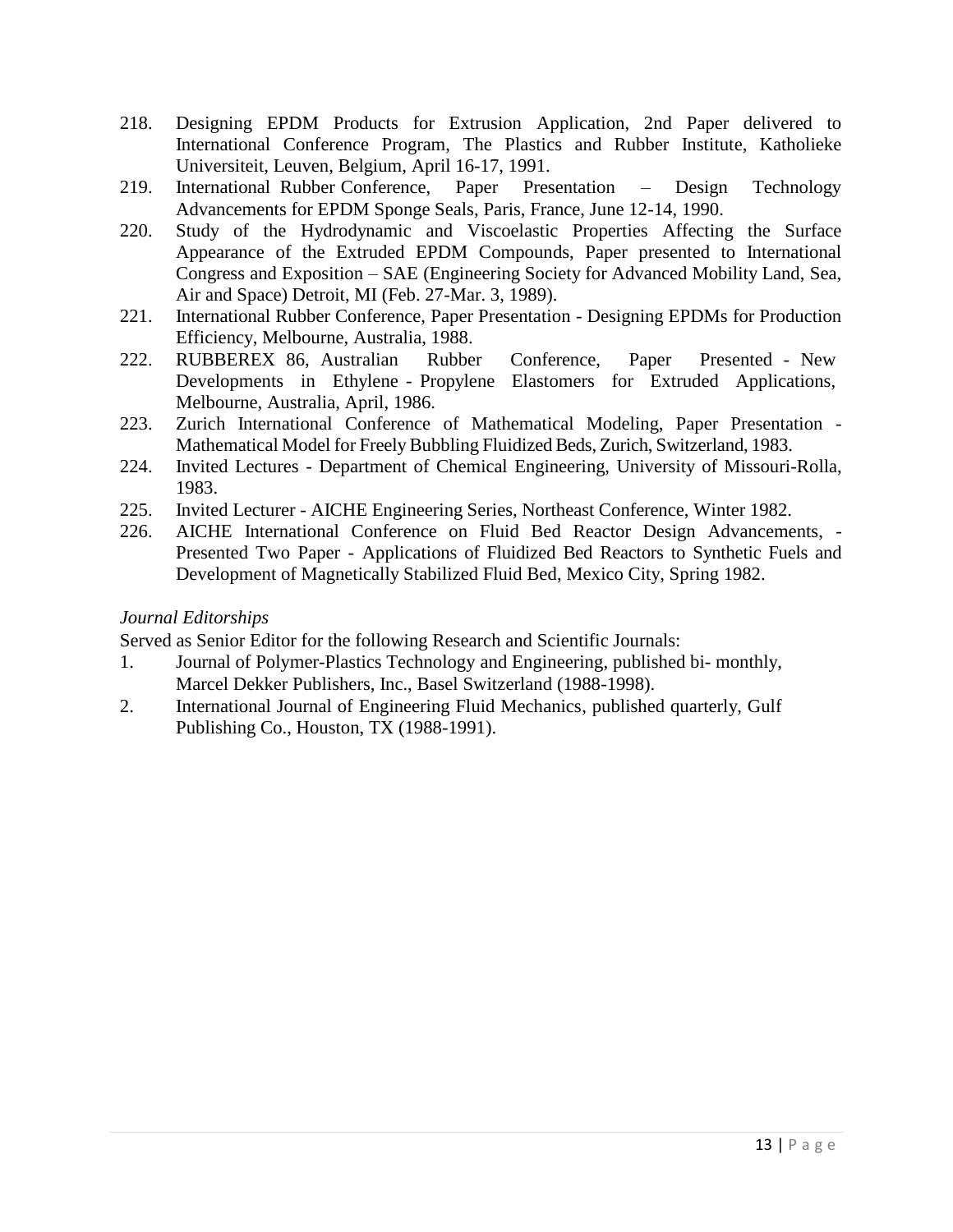# **EXPERT WITNESS EXPERIENCE**

- 1. Abarca, et al. v. Merck & Co., Inc., et al., United States District Court Eastern District of California, Docket # 1:07-CV-0388 DOC-BLB
- 2. Acuna Escobar, et al. v. Doe Run Resources Corp. et al., Circuit Court of St. Louis, MO, Case No. 1622-CC01187
- 3. Adam Thomas, Sr., et al. v. Mobil Oil Corporation, et al., Case No. 90-23370, Chalmette, LA
- 4. Adelino Acosta, et al. v. Shell Oil Company, et al., Superior Court of California, County of Los Angeles, Central District, Case No. NC 053643
- 5. Amanda Anderson, et al., v. Columbian Chemicals Company, et al., and Freeport McMoRan Corp., v. Westchester Fire Insurance Company et al., Circuit Court of Marshall County, West Virginia, Civil Action. No. 11-C-153K
- 6. Amy Turner v. Dr. Miracle's, United States District Court, M.D. Louisiana Docket # 11- 779
- 7. Anderson, et al. v. Estate of P. Sauget, Cerro Flow Products, Pharmacia Corp., and Monsanto AG Products, LLC, Sauget, IL, Case No. 09-L-0073
- 8. Anita Auchard et al. v. Tennessee Valley Authority, United States District Court, E.D. Tennessee, Knoxville, Docket # 3:09-cv-00054
- 9. Arabie, et al. v. Citgo Petroleum Corp., Calcasieu LA, Docket # 06-3967-H
- 10. Arnold Goldstein, et al., v. Exxon Mobil Corporation, et al., U.S. District Court, Central District of California, Case No. 2:17-cv-02477-DSF, Torrance, CA.
- 11. Barbara Ayo, et al. v. The 3M Company, et al., Case No. 2:18-cv-00373
- 12. Barbara Campbell Ramsey, as Trustee of Allen T. Campbell Trust/Campbell Decedents Trust, v. Pacific Quartz, Inc., MBH Electronics, Inc., Case No. 30-2008-00078246-CU-**TTCXC**
- 13. Behr Dayton Thermal Products, LLC Litigation. Case No. 03:08-cv-00326 (WHR-MJN), Dayton, OH
- 14. Beverly Diane Dorman v. Ciba Geigy Corporation, Circuit Court of Washington County, AL, Docket # 65-CV-2004-000038.00
- 15. Blake Chapman, et al. v. Voestalpine Texas LLC, Civil Action No. 2:17-cv-00174, Corpus Christi, TX
- 16. Bristol-Myers Squibb Environmental Contamination Litigation, Superior Court of New Jersey, Master Docket No. ATL-1-3517-08MT, Case No. 281, New Brunswick, NJ
- 17. Carolyn Baker, et al. v. Chevron USA, Inc., et al., United States District Court for the Southern District of Ohio Western Division, Docket # 1:05-CV-227 cons. With 1:09-CV-656
- 18. Concepcion and Rosario Acosta, et al. v. Shell Western Exploration and Production, Inc. and Shell Oil Company et al., Fifth Judicial District Court, Lea County, New Mexico, Case No. CV-99-00509, Hobbs, New Mexico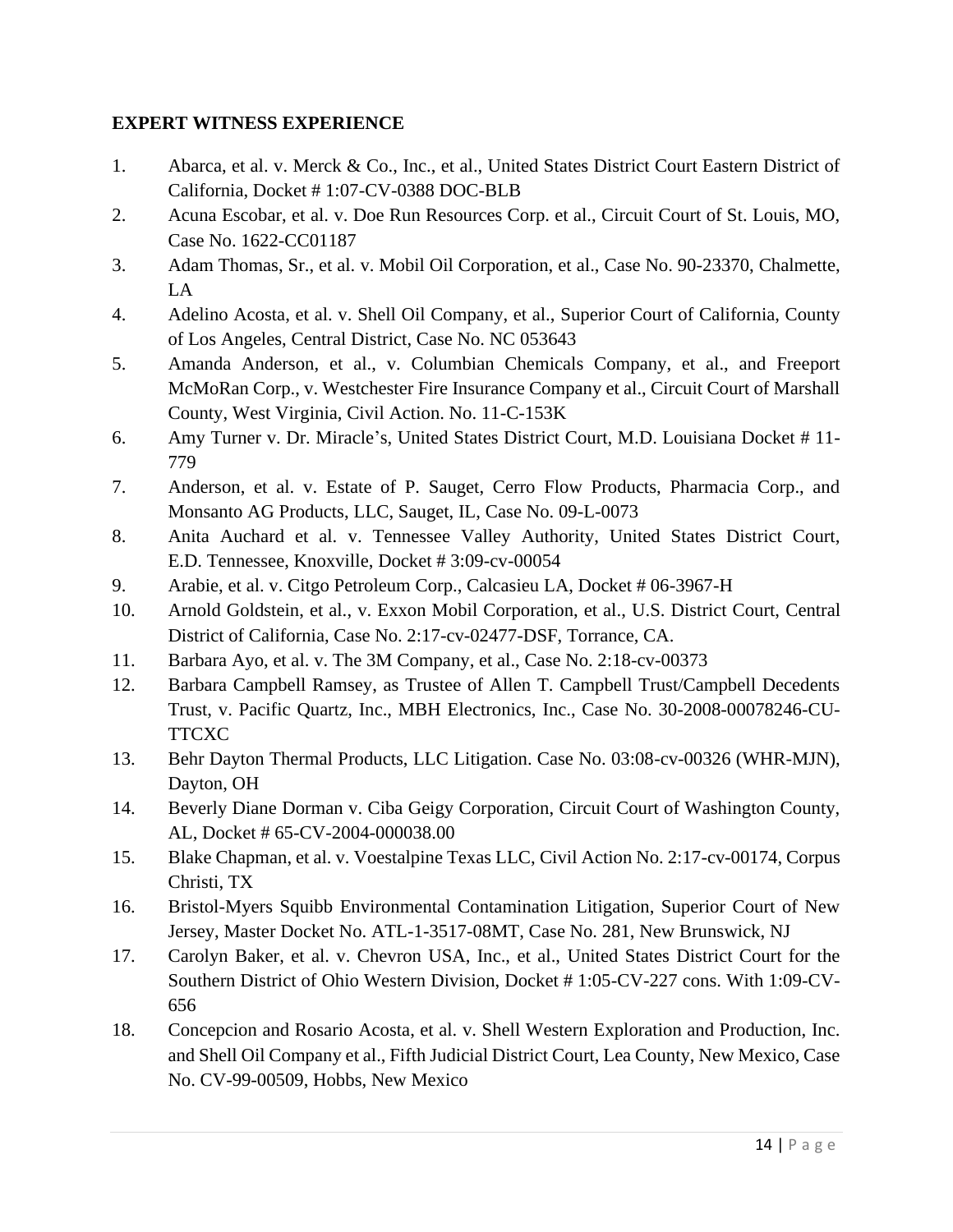- 19. Control Solutions Inc. v. Gharda USA Inc., et al., Court Of Appeals Of Texas, First District, Houston, Docket # 2004-67993
- 20. Cynthia Paige, et al. v. Dura-Wood, LLC, et al., 9th Judicial District Court Parish of Rapides, LA, Docket # 214,913-F
- 21. D. Bollum, et al. v. BNSF Railway Co., Dallas, TX, Docket # 27-CV-08-28882
- 22. Dennis and Gail Davis v. BNSF Railway Co., Dallas, TX, Docket #25, 151
- 23. Don Adams, et al. v. ALON USA, LP, et al., District Court of Howard County, TX 118th Judicial, Docket # 2009-CV-46548
- 24. Doug Pauls, et al. v. Richard Warren, et al., Case No. LALA 105144-Division C, Iowa District Court in and for Wapello County, Eldon, IA
- 25. Douglas & Deborah Shukers v. Triumph Aerostructures, LLC., d/b/a Triumph Aerostructures Vought Commercial Division, U.S. District Court, Western District of Arkansas, El Dorado Division, Case No. 1:13-cv-1002
- 26. Edward Ardoin, et al. v. Hartford Accident & Indemnity co., et al.,  $14<sup>th</sup>$  JDC, Calcasieu Parish, LA, Case No. 2002-3665
- 27. Elk River Chemical Spill, Freedom Industries, Charleston, WV
- 28. Franco, et al. v. Coronet Industries Inc., et al., Pensacola, FL, Docket # 04-CA-002576
- 29. Fred Beck, et al. v. Koppers Inc., Mississippi, Docket # 3:03V60-P-D
- 30. Frederick Stone (Stoneridge Farms), et al. v. 3M Company, et al., Arundel, ME
- 31. Freeman, et al. v. Grain Processing Corp., Muscatine IA, Docket # LACV021232
- 32. Gardiner Family, LLC, v. Crimson Resource Management, Case 1:15-at-00410, CA
- 33. Gateway Energy and Coke (SunCoke Energy) Coke Facility, Granite City, IL
- 34. Gavin Landfill Litigation, Circuit Court of Raleigh County, West Virginia, Civil Action No. 16-C-8000
- 35. Gestamp Wind North America, Inc. & Roth Rock Wind Farm, LLC v. Mettiki Coal, LLC et al. Case No. C-11-CV-18-000014
- 36. Gracie Hartle, et al. v. First Energy Generation Corp., Shippingport PA, Docket # 08-1019
- 37. Guy W. Manual v. BP Exploration and Production, Inc. and BP American Production Company, et al., Mississippi Southern District Court, Case # 1:19-cv-00315
- 38. Harry Stephens Farms, INC. and Harry Stephens, individually and as managing partner of Stephens Partnership, v. Helena Chemical Co., Inc., and Exxon Mobil Corporation, Successor to Mobil Chemical Co., United States District Court Eastern District of Arkansas Eastern Division, Docket # 2:06-CV-00166 JMM cons. With 4:07-CV-00278 JMM
- 39. Invista B.V., et al. v. E.I. Du Pont De Nemours and Company, United States District Court Southern District of New York, Docket # 1:08-CV-03063-SHS
- 40. James Benefield v. International Paper Co., Docket # 2:09 cv232-WHA
- 41. Jay Burdick, et al. v. Tonoga Inc. (d/b/a/ Taconic), New York Supreme Court, Index No. 00253835, Petersburgh, NY
- 42. Jeanette Moss Anthony, et al. v. Drummond Company, Inc., et al., United States District Court for the Middle District of Alabama Northern Division, Docket # CV 2008-2067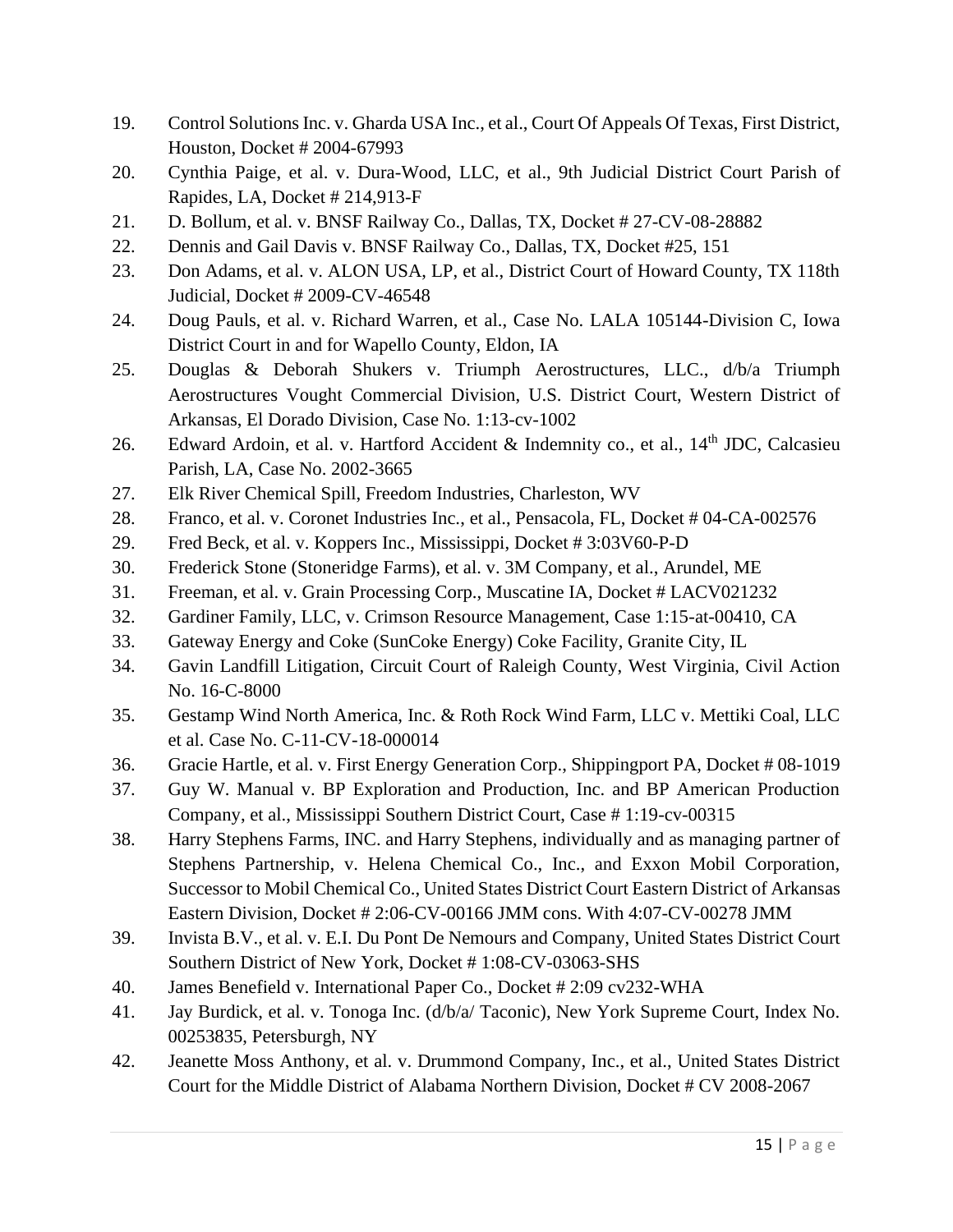- 43. Jerry Dovico, et al. v. Valley View Swine, LLC, et al., Case No. LALA105144 Division A, Iowa District Court in and for Wapello County, Batavia and Eldon, IA
- 44. John Williams & Monica Harris-Williams, and Ramona Sykes, et al. v. Magnesium Elektron North America, Inc., Case No. 11-L-001163
- 45. Kerr-McGee Wood Treating Facility, Avoca, PA
- 46. L. Hensley and R. Hensley v. Plains Exploration & Production Corp., Los Angeles, Docket # SC094173
- 47. Linda Faust v. BNSF Railway Co., Tarrant County, 9th Judicial District, Docket # 153- 212928-05
- 48. Linda Hernandez, et al. v. U.S. Steel Corporation, Case No. GD-19-005325, Clairton, PA
- 49. Louisiana Pacific and PACTIV Wood Treatment Litigation, Docket # 2:06-CV-00083- LES-CSC, Florella, FL
- 50. Marianne Nelson-Rayburn, et al. v. The Boeing Company, Case No. BC491145, Los Angeles, CA
- 51. Marissa L. Talkington, f.k.a. Marissa L. Hill, et al., v. Columbian Chemicals Company, Civil Action No. 13-C-65K, Marshall County, WV
- 52. Martha Custer, et al. v. Cerro Flow Products, Inc., et al., Case No. 9-L-295 and all companion cases, Circuit Court of the 20<sup>th</sup> Judicial Circuit, St. Clair County, Illinois.
- 53. Mary Ann Piccolo v. Headwaters Inc., Case No. 130700053, 7<sup>th</sup> Judicial District Court, Carbon County, UT
- 54. Michelle Baker, et al. v. Saint-Gobain Performance Plastics Corp., et al., Civil Action No. 1:16-CV-917 (LEK/DJS). Hoosick Falls, NY
- 55. New Jersey-American Water Company, Inc. v. E.I DuPont de Nemours & Co. and the Chemours Company, Civil Action No. 1:18-cv-02767-JHR-KMW, NJ
- 56. Palla Farms, LLC, v. Crimson Resource Management Corp., et al., Case No. S-1500-CV-283013-DRL, Kern County, CA
- 57. Patty Brady, et al. v. International Paper Company, et al., CV-2012-900138.00, Selma AL
- 58. R. E. Price, et al. v. Roy O. Martin Lumber Co., LP, et al., Alexandria, LA
- 59. Rainer v. Valero Energy Corp., Tenn., Docket # ALJ No. 2013-CAAA-00001
- 60. Redlands Tort Litigation, Docket # RCV 31496, Redlands, CA
- 61. Rhonda Brasel, et al. v. Weyerhaeuser Co., Docket # 07-0437, Texarkana, TX
- 62. Ricky and Thais Harmon, et al. v. Atlantic Richfield Company & BP Products North America, Inc., et al., Case No. 08-LL-0005. Circuit Court of the Ninth Judicial Circuit, Henderson County, IL.
- 63. Rivetta v. U.S. Steel Corp, et al., PA, Civil Div. GD10-1445.
- 64. Robert Andrews, et al. v. Antero Resources Corp., Antero Resources Bluestone LLC & Hall Drilling LLC, Civil Action No. 13-C-434-3, Circuit Court of Harrison County WV
- 65. Robinson v. Columbian Chemical Carbon Black Corp., Docket # 04-C-293 K, Wheeling, WV
- 66. Ronald Colson, et al. v. Colfax Treating Co. LLC, et al., US District Court, Western District of Louisiana, Alexandria Division, Case No. 1:09-CV-1739, Pineville, LA